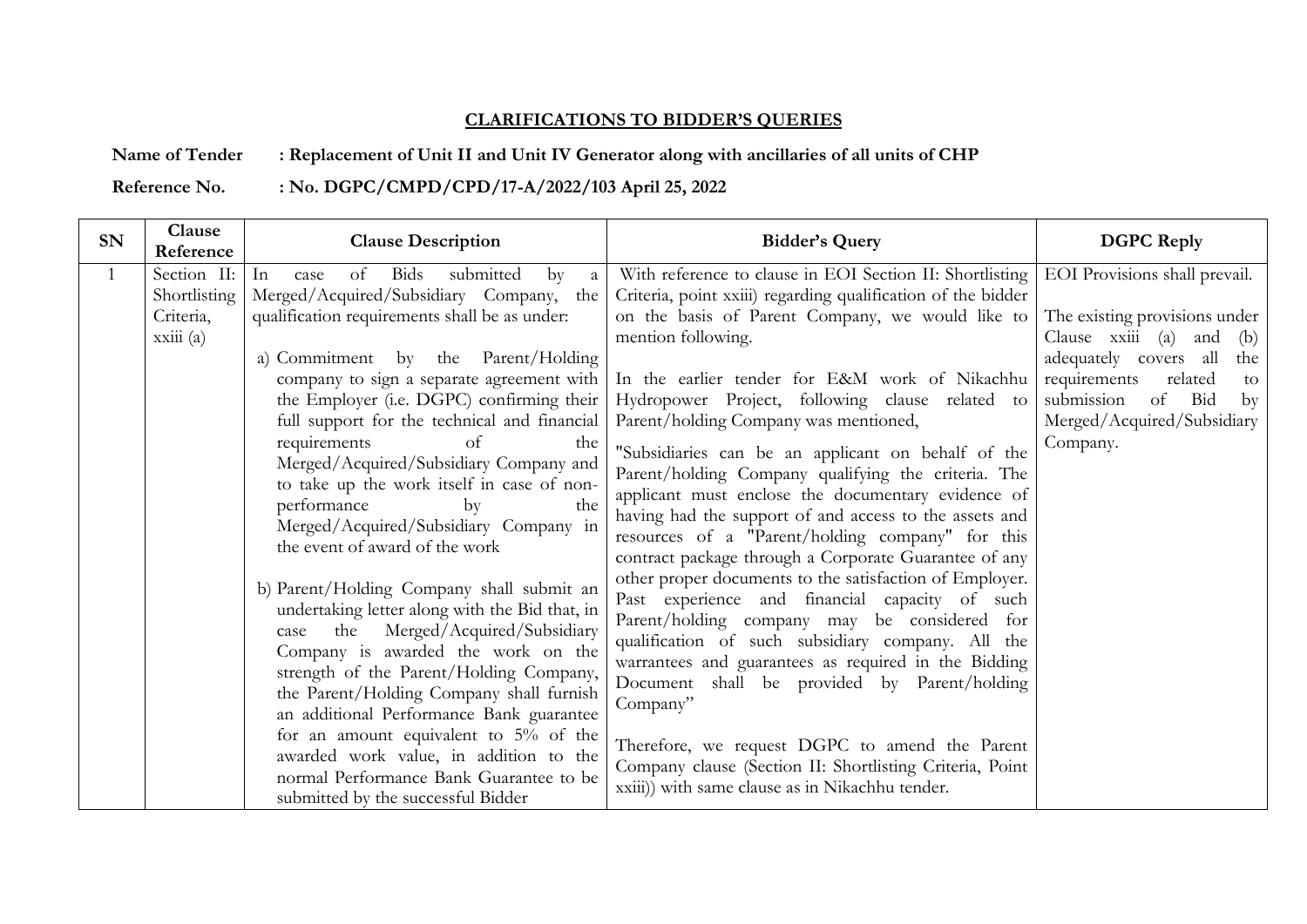| $\overline{2}$ | EOI<br>Section II:<br>Shortlisting<br>Criteria<br>(c) | Understanding of the tentative Completion<br>Time and Milestones (provided by CHP) and<br>compliance to the same by the bidders. The<br>bidder may comment or proposed their own<br>scheduling but it shall be acceptable to DGPC | As this is a service and rehab project, so a reverse<br>engineering $/$ existing condition of equipment is must to<br>design the new compatible equipment. Therefore,<br>contractor required the additional time for reverse<br>engineering, So, kindly add a line item for Reverse<br>Engineering, which required additional 3 months<br>With reference to the Request for EOI, we would like to<br>inform DGPC that the works specified in the enquiry is<br>of complex nature & there is requirement of quality<br>reverse engineering of generator for 84 MW machine with<br>involvement of VOITH Generator Global design team.<br>After duly design of generator set and drawing approval<br>from DGPC, VOITH shall manufacture & supply high<br>quality Generator without any compromise. Considering<br>Hydro Generator as critical equipment in power plant &<br>requirement, we wish to inform DGPC that we need more<br>time for reverse engineering & designing of Generator | As indicated in the EOI,<br>Bidder shall propose their<br>own schedule as per their<br>manufacturing<br>capability/engineering<br>time<br>requirements.<br>The intent of this clause is to<br>finalize Completion<br>time<br>based on the proposals<br>submitted by bidders. |
|----------------|-------------------------------------------------------|-----------------------------------------------------------------------------------------------------------------------------------------------------------------------------------------------------------------------------------|-----------------------------------------------------------------------------------------------------------------------------------------------------------------------------------------------------------------------------------------------------------------------------------------------------------------------------------------------------------------------------------------------------------------------------------------------------------------------------------------------------------------------------------------------------------------------------------------------------------------------------------------------------------------------------------------------------------------------------------------------------------------------------------------------------------------------------------------------------------------------------------------------------------------------------------------------------------------------------------------|------------------------------------------------------------------------------------------------------------------------------------------------------------------------------------------------------------------------------------------------------------------------------|
| $\overline{3}$ |                                                       |                                                                                                                                                                                                                                   | proposed completion schedule for your review &<br>acceptance.<br>Please confirm that all units (I to VI) are of identical<br>design.                                                                                                                                                                                                                                                                                                                                                                                                                                                                                                                                                                                                                                                                                                                                                                                                                                                    | All the Units are identical<br>except for the following:<br>The top and bottom<br>brackets along with LGB<br>and UGB of Unit I and<br>Unit II were replaced in<br>2011/2013<br>and<br>are<br>different from Unit III<br>Unit IV. The<br>and                                  |